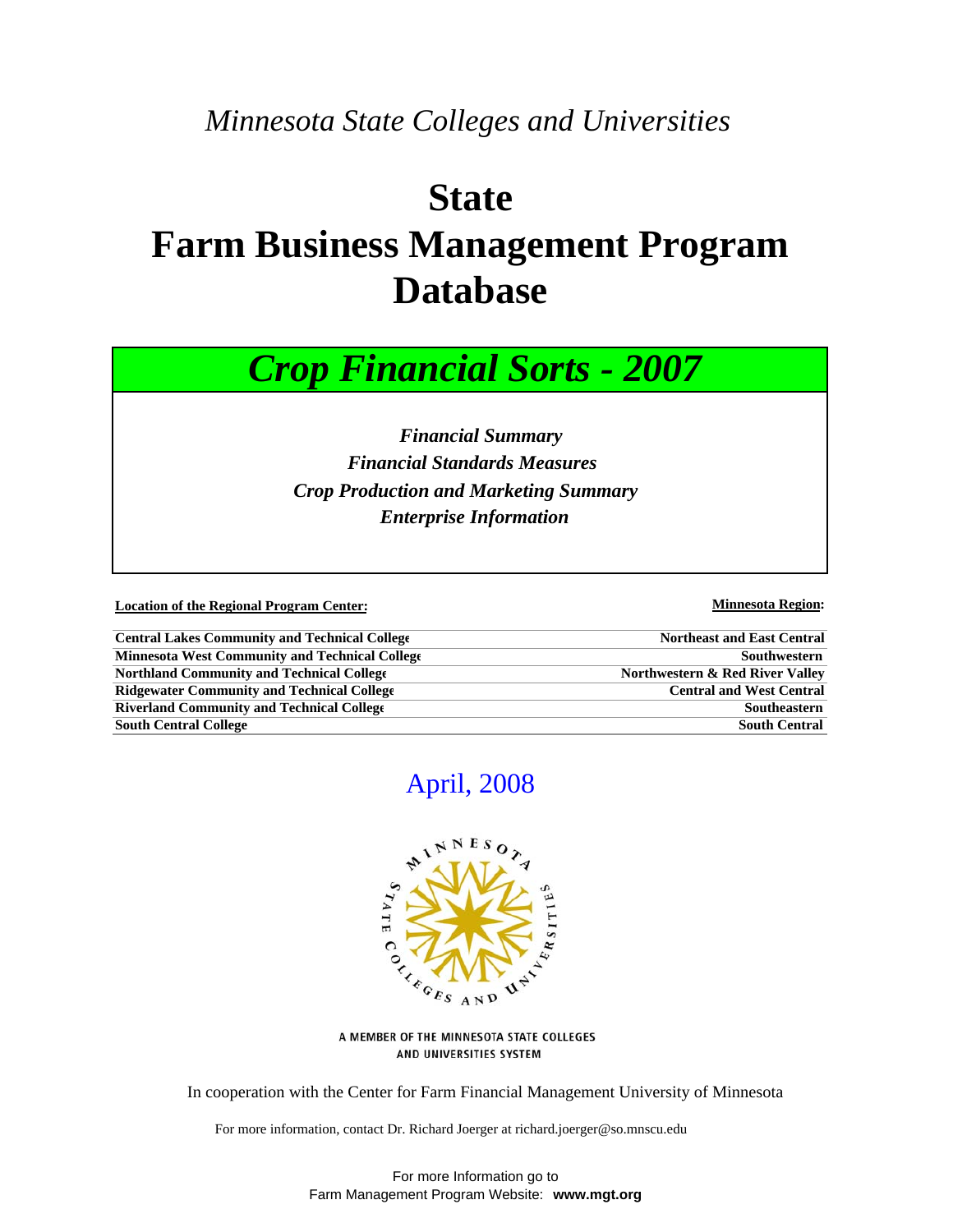#### **Financial Summary Statewide Database Special Sorts for Crops Farm Business Management Combined Database (Farms Sorted By Gross Farm Income)**

|                                             | Avg. Of<br><b>All Farms</b> | $50,001 -$<br>100,000 | $100,001 -$<br>250,000 | $250,001 -$<br>500,000 | $500,001 -$<br>1,000,000 | Over<br>1,000,000 |
|---------------------------------------------|-----------------------------|-----------------------|------------------------|------------------------|--------------------------|-------------------|
| Number of farms                             | 1195                        | 66                    | 241                    | 389                    | 325                      | 139               |
| <b>Income Statement</b>                     |                             |                       |                        |                        |                          |                   |
| Gross cash farm income                      | 526,418                     | 76,982                | 172,585                | 363,475                | 695,991                  | 1,536,156         |
| Total cash farm expense                     | 438,011                     | 65,229                | 138,816                | 297,659                | 576,100                  | 1,305,045         |
| Net cash farm income                        | 88,407                      | 11,753                | 33,769                 | 65,816                 | 119,891                  | 231,111           |
| Inventory change                            | 123,368                     | 18,945                | 42,472                 | 87,717                 | 167,256                  | 337,422           |
| Depreciation and capital adjust             | $-27,526$                   | $-4,683$              | $-10,459$              | $-20,313$              | $-36,366$                | $-73,568$         |
| Average net farm income                     | 184,249                     | 26,016                | 65,781                 | 133,219                | 250,782                  | 494,965           |
| Median net farm income                      | 131,442                     | 24,422                | 57,749                 | 121,721                | 237,188                  | 433,066           |
| <b>Profitability (cost)</b>                 |                             |                       |                        |                        |                          |                   |
| Labor and management earnings               | 149,560                     | 18,044                | 51,933                 | 107,429                | 204,993                  | 405,362           |
| Rate of return on assets                    | 16.50%                      | 8.70%                 | 13.20%                 | 15.60%                 | 17.30%                   | 17.70%            |
| Rate of return on equity                    | 25.50%                      | 11.10%                | 20.40%                 | 24.20%                 | 26.90%                   | 27.10%            |
| Operating profit margin                     | 28.80%                      | 22.00%                | 29.10%                 | 29.60%                 | 29.90%                   | 27.30%            |
| Asset turnover rate                         | 57.10%                      | 39.70%                | 45.50%                 | 52.50%                 | 57.90%                   | 64.80%            |
| Liquidity                                   |                             |                       |                        |                        |                          |                   |
| Ending current ratio                        | 1.87                        | 2.55                  | $\overline{c}$         | 1.8                    | 1.88                     | 1.87              |
| Ending working capital                      | 219,470                     | 42,123                | 81,378                 | 145,944                | 295,146                  | 620,341           |
| End working capital to gross inc            | 41.70%                      | 54.70%                | 47.20%                 | 40.20%                 | 42.40%                   | 40.40%            |
| Term debt coverage ratio                    | 322.00%                     | 261.80%               | 273.10%                | 295.30%                | 332.10%                  | 355.20%           |
| Expense as a percent of income              | 66.60%                      | 67.70%                | 64.10%                 | 65.30%                 | 65.80%                   | 68.80%            |
| Interest as a percent of income             | 5.50%                       | 6.70%                 | 7.20%                  | 6.20%                  | 5.30%                    | 4.90%             |
| Solvency (cost)                             |                             |                       |                        |                        |                          |                   |
| Number of farms                             | 1,195                       | 66                    | 241                    | 389                    | 325                      | 139               |
| Ending farm assets                          | 1,223,293                   | 260,858               | 503,416                | 917,473                | 1,602,057                | 3,148,966         |
| Ending farm liabilities                     | 573,069                     | 117,253               | 247,984                | 439,408                | 740,304                  | 1,452,707         |
| Ending total assets                         | 1,391,102                   | 421,024               | 655,412                | 1,085,625              | 1,783,044                | 3,331,482         |
| Ending total liabilities                    | 619,219                     | 168,313               | 287,083                | 478,784                | 789,867                  | 1,516,590         |
| Ending net worth                            | 771,883                     | 252,711               | 368,329                | 606,841                | 993,178                  | 1,814,892         |
| Net worth change                            | 162,446                     | 34,831                | 69,844                 | 120,679                | 214,285                  | 412,433           |
| Ending farm debt to asset ratio             | 47%                         | 45%                   | 49%                    | 48%                    | 46%                      | 46%               |
| Beg total debt to asset ratio               | 48%                         | 40%                   | 48%                    | 48%                    | 48%                      | 50%               |
| End total debt to asset ratio               | 45%                         | 40%                   | 44%                    | 44%                    | 44%                      | 46%               |
| Solvency (market)                           |                             |                       |                        |                        |                          |                   |
| Number of farms                             | 1,195                       | 66                    | 241                    | 389                    | 325                      | 139               |
| Ending farm assets                          | 1,601,816                   | 404,697               | 719,410                | 1,253,786              | 2,055,659                | 3,943,598         |
| Ending farm liabilities                     | 753,802                     | 156,069               | 320,486                | 578,193                | 980,618                  | 1,908,266         |
| Ending total assets                         | 1,805,842                   | 601,232               | 902,322                | 1,459,124              | 2,275,286                | 4,167,201         |
| Ending total liabilities                    | 808,109                     | 214,405               | 365,431                | 626,638                | 1,038,994                | 1,981,918         |
| Ending net worth                            | 997,733                     | 386,827               | 536,892                | 832,486                | 1,236,292                | 2,185,283         |
| Net worth change                            | 168,571                     | 35,977                | 79,258                 | 131,836                | 212,075                  | 420,257           |
| Ending farm debt to asset ratio             | 47%                         | 39%                   | 45%                    | 46%                    | 48%                      | 48%               |
| Beg total debt to asset ratio               | 47%                         | 35%                   | 43%                    | 45%                    | 47%                      | 50%               |
| End total debt to asset ratio               | 45%                         | 36%                   | 40%                    | 43%                    | 46%                      | 48%               |
| <b>Nonfarm Information</b>                  |                             |                       |                        |                        |                          |                   |
| Net nonfarm income                          | 28,653                      | 43,243                | 35,733                 | 29,928                 | 23,010                   | 15,185            |
| Farms reporting living expenses             | 480                         | 28                    | 115                    | 169                    | 116                      | 43                |
| Total family living expense                 | 46,938                      | 33,598                | 40,590                 | 45,331                 | 56,013                   | 58,347            |
| Total living, invest, & capital             | 69,828                      | 57,315                | 47,218                 | 70,141                 | 84,738                   | 103,956           |
|                                             |                             |                       |                        |                        |                          |                   |
| <b>Crop Acres</b><br>Total acres owned      | 309                         | 125                   | 211                    | 265                    | 397                      | 542               |
| Total crop acres                            |                             |                       |                        |                        |                          |                   |
|                                             | 1,136                       | 214                   | 445                    | 839                    | 1,525                    | 2,954             |
| Total crop acres owned                      | 270                         | 95                    | 161                    | 234                    | 357                      | 494               |
| Total crop acres cash rented                | 832                         | 103                   | 242                    | 582                    | 1,123                    | 2,413             |
| Total crop acres share rented               | 35                          | 16                    | 42                     | 23                     | 45                       | 48                |
| Farm Business Management Education Programs |                             |                       |                        |                        |                          | Crop Farm Sort    |

*A Member of the Minnesota State Colleges & Universities System* **April, 2008**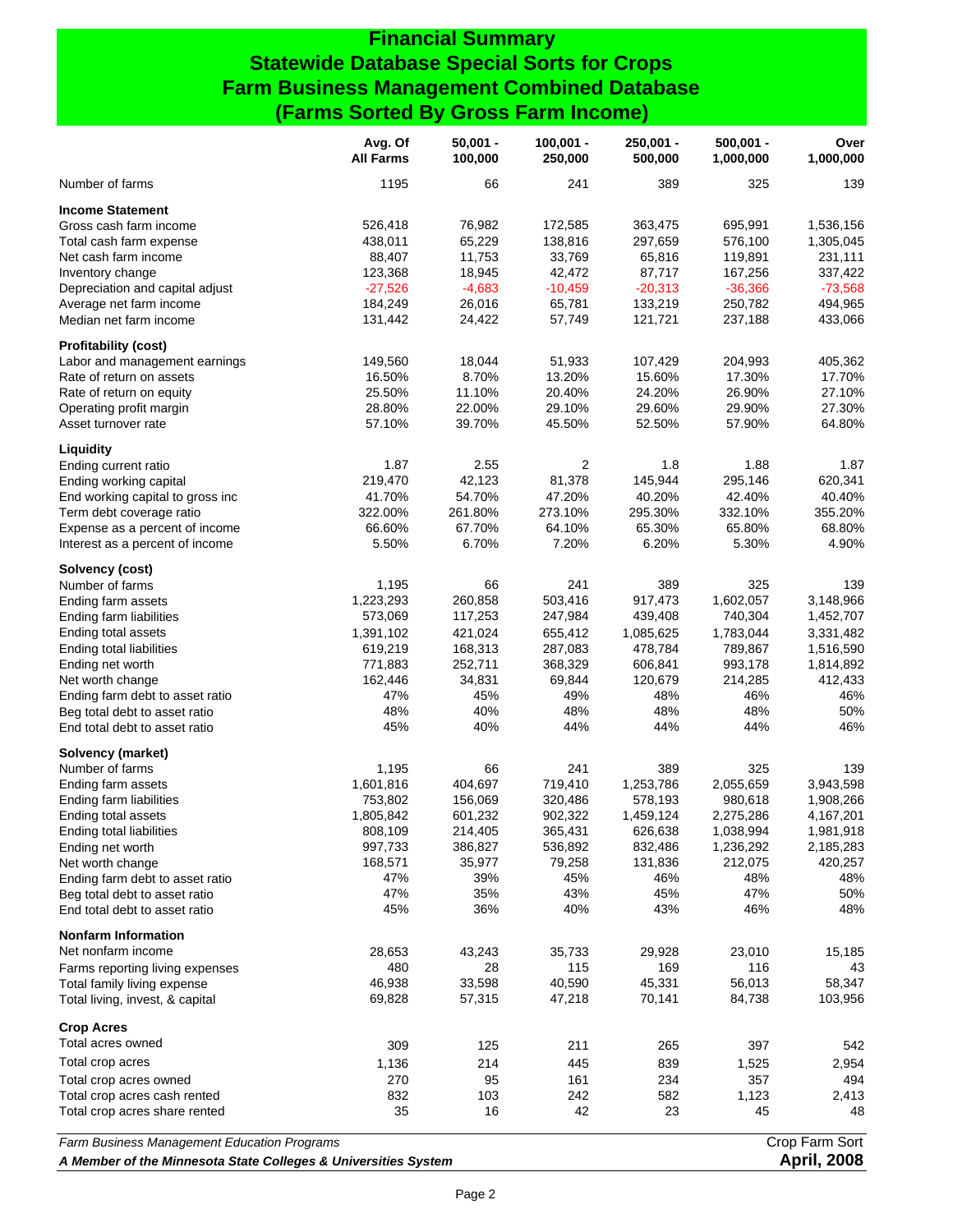### **Financial Summary Statewide Database Special Sorts for Crops Farm Business Management Combined Database (Farms Sorted By Total Crop Acres)**

|                                                                | <b>All Farms</b> | Avg. Of Less than<br>100 | $101 -$<br>250 | $251 -$<br>500 | $501 -$<br>1,000 | $1,001 -$<br>1,500 | $1,501 -$<br>2,000                      | $2,001 -$<br>5,000 | $5,001 -$<br>10,000 |
|----------------------------------------------------------------|------------------|--------------------------|----------------|----------------|------------------|--------------------|-----------------------------------------|--------------------|---------------------|
| Number of farms                                                | 1195             | 30                       | 95             | 189            | 374              | 229                | 97                                      | 172                | 9                   |
| <b>Income Statement</b>                                        |                  |                          |                |                |                  |                    |                                         |                    |                     |
| Gross cash farm income                                         | 526,418          | 67,929                   | 97,171         | 190,809        | 369,652          | 579,888            | 825,084                                 | 1,200,016          | 2,695,305           |
| Total cash farm expense                                        | 438,011          | 48,328                   | 79,823         | 148,927        | 299,026          | 479,104            | 702,443                                 | 1,022,855          | 2,291,547           |
| Net cash farm income                                           | 88,407           | 19,601                   | 17,348         | 41,882         | 70,625           | 100,784            | 122,640                                 | 177,161            | 403,758             |
| Inventory change                                               | 123,368          | $-3,515$                 | 16,351         | 39,201         | 79,150           | 138,747            | 189,009                                 | 308,722            | 639,917             |
| Depreciation and capital adjust                                | $-27,526$        | $-2,051$                 | $-8,244$       | $-11,229$      | $-20,644$        | $-30,675$          | $-46,591$                               | $-56,454$          | $-105,774$          |
| Average net farm income                                        | 184,249          | 14,034                   | 25,455         | 69,853         | 129,131          | 208,855            | 265,058                                 | 429,429            | 937,902             |
| Median net farm income                                         | 131,442          | 10,140                   | 25,189         | 64,626         | 121,418          | 199,985            | 245,365                                 | 377,019            | 679,981             |
| <b>Profitability (cost)</b>                                    |                  |                          |                |                |                  |                    |                                         |                    |                     |
| Labor and management earnings                                  | 149,560          | 4,707                    | 16,275         | 55,616         | 103,959          | 167,940            | 215,799                                 | 357,026            | 760,522             |
| Rate of return on assets                                       | 16.50%           | 5.30%                    | 7.30%          | 14.10%         | 15.30%           | 16.20%             | 16.30%                                  | 19.00%             | 17.80%              |
| Rate of return on equity                                       | 25.50%           | 4.60%                    | 8.60%          | 21.60%         | 23.80%           | 24.80%             | 25.90%                                  | 29.30%             | 27.70%              |
| Operating profit margin                                        | 28.80%           | 21.50%                   | 19.60%         | 29.60%         | 29.00%           | 29.70%             | 27.40%                                  | 28.90%             | 30.40%              |
| Asset turnover rate                                            | 57.10%           | 24.80%                   | 37.20%         | 47.50%         | 52.80%           | 54.50%             | 59.50%                                  | 65.90%             | 58.50%              |
| Liquidity                                                      |                  |                          |                |                |                  |                    |                                         |                    |                     |
| Ending current ratio                                           | 1.87             | 2.99                     | 2.27           | 1.95           | 1.82             | 1.89               | 1.76                                    | 1.92               | 1.8                 |
| Ending working capital                                         | 219,470          | 32,655                   | 46,974         | 81,128         | 146,905          | 257,048            | 307,918                                 | 513,082            | 1,062,963           |
| End working capital to gross inc                               | 41.70%           | 48.10%                   | 48.30%         | 42.50%         | 39.70%           | 44.30%             | 37.30%                                  | 42.80%             | 39.40%              |
| Term debt coverage ratio                                       | 322.00%          | 204.60%                  | 225.50%        | 285.20%        | 289.00%          | 319.60%            | 297.60%                                 | 373.10%            | 447.20%             |
|                                                                | 66.60%           | 74.70%                   | 69.90%         | 64.00%         | 65.90%           | 65.90%             | 68.40%                                  | 67.00%             | 67.50%              |
| Expense as a percent of income                                 |                  | 10.90%                   |                | 6.80%          | 6.30%            | 5.50%              |                                         | 4.70%              | 4.80%               |
| Interest as a percent of income                                | 5.50%            |                          | 7.90%          |                |                  |                    | 5.60%                                   |                    |                     |
| Solvency (cost)                                                |                  |                          |                |                |                  |                    |                                         |                    |                     |
| Number of farms                                                | 1,195            | 30                       | 95             | 189            | 374              | 229                | 97                                      | 172                | 9                   |
| Ending farm assets                                             | 1,223,293        | 276,525                  | 323,469        | 508,483        | 905,576          | 1,420,101          | 1,815,439                               | 2,511,407          | 6,084,266           |
| Ending farm liabilities                                        | 573,069          | 114,711                  | 162,442        | 244,335        | 441,706          | 652,153            | 891,456                                 | 1,128,230          | 2,744,045           |
| Ending total assets                                            | 1,391,102        | 457,616                  | 493,652        | 652,241        | 1,074,545        | 1,606,548          | 1,990,711                               | 2,675,466          | 6,156,627           |
| Ending total liabilities                                       | 619,219          | 146,962                  | 218,648        | 289,113        | 480,915          | 700,254            | 940,620                                 | 1,181,119          | 2,836,751           |
| Ending net worth                                               | 771,883          | 310,654                  | 275,004        | 363,128        | 593,630          | 906,294            | 1,050,091                               | 1,494,347          | 3,319,876           |
| Net worth change                                               | 162,446          | 26,455                   | 39,286         | 69,802         | 113,965          | 187,978            | 226,369                                 | 361,531            | 732,557             |
| Ending farm debt to asset ratio                                | 47%              | 41%                      | 50%            | 48%            | 49%              | 46%                | 49%                                     | 45%                | 45%                 |
| Beg total debt to asset ratio                                  | 48%              | 32%                      | 45%            | 49%            | 48%              | 47%                | 52%                                     | 49%                | 49%                 |
| End total debt to asset ratio                                  | 45%              | 32%                      | 44%            | 44%            | 45%              | 44%                | 47%                                     | 44%                | 46%                 |
| Solvency (market)                                              |                  |                          |                |                |                  |                    |                                         |                    |                     |
| Number of farms                                                | 1,195            | 30                       | 95             | 189            | 374              | 229                | 97                                      | 172                | 9                   |
| Ending farm assets                                             | 1,601,816        | 452,411                  | 504,808        | 757,221        | 1,253,304        | 1,831,191          | 2,302,421                               | 3,052,292          | 8,124,300           |
| Ending farm liabilities                                        | 753,802          | 149,047                  | 211,231        | 322,435        | 585,439          | 863,847            | 1,153,495                               | 1,485,433          | 3,461,841           |
| Ending total assets                                            | 1,805,842        | 659,646                  | 712,254        | 936,375        | 1,458,109        |                    | 2,061,323 2,509,106 3,250,077 8,197,862 |                    |                     |
| Ending total liabilities                                       | 808,109          | 185,060                  | 275,022        | 374,653        | 633,212          |                    | 922,368 1,208,998 1,545,894 3,554,700   |                    |                     |
| Ending net worth                                               | 997,733          | 474,586                  | 437,232        | 561,721        | 824,897          | 1,138,955          | 1,300,108                               | 1,704,183          | 4,643,161           |
| Net worth change                                               | 168,571          | 25,231                   | 50,798         | 78,247         | 127,498          | 181,816            | 224,732                                 | 364,359            | 809,091             |
| Ending farm debt to asset ratio                                | 47%              | 33%                      | 42%            | 43%            | 47%              | 47%                | 50%                                     | 49%                | 43%                 |
|                                                                | 47%              |                          | 38%            | 42%            | 45%              | 46%                | 50%                                     | 50%                | 45%                 |
| Beg total debt to asset ratio<br>End total debt to asset ratio | 45%              | 28%<br>28%               | 39%            | 40%            | 43%              | 45%                | 48%                                     | 48%                | 43%                 |
| <b>Nonfarm Information</b>                                     |                  |                          |                |                |                  |                    |                                         |                    |                     |
|                                                                | 28,653           | 48,261                   | 45,099         | 36,904         | 30,730           | 23,197             | 17,237                                  | 15,502             | 43,307              |
| Net nonfarm income<br>Farms reporting living expenses          | 480              | 14                       | 45             | 90             | 167              | 86                 | 44                                      | 32                 | 2                   |
| Total family living expense                                    |                  |                          |                |                |                  |                    | 61,933                                  |                    |                     |
|                                                                | 46,938           | 38,204                   | 36,087         | 41,873         | 47,310           | 48,046             |                                         | 53,242             |                     |
| Total living, invest, & capital                                | 69,828           | 49,383                   | 57,244         | 55,764         | 67,997           | 75,048             | 90,726                                  | 105,947            |                     |
| <b>Crop Acres</b>                                              |                  |                          |                |                |                  |                    |                                         |                    |                     |
| Total acres owned                                              | 309              | 137                      | 121            | 172            | 235              | 350                | 462                                     | 558                | 1,405               |
| Total crop acres                                               | 1,136            | 63                       | 184            | 383            | 741              | 1,235              | 1,711                                   | 2,828              | 6,011               |
| Total crop acres owned                                         | 270              | 43                       | 92             | 138            | 204              | 304                | 401                                     | 549                | 814                 |
| Total crop acres cash rented                                   | 832              | 19                       | 91             | 219            | 500              | 898                | 1,288                                   | 2,202              | 5,198               |
| Total crop acres share rented                                  | 35               |                          | 1              | 25             | 36               | 33                 | 23                                      | 77                 |                     |
| Farm Business Management Education Programs                    |                  |                          |                |                |                  |                    |                                         |                    | Crop Farm Sort      |
|                                                                |                  |                          |                |                |                  |                    |                                         |                    |                     |

*A Member of the Minnesota State Colleges & Universities System* **April, 2008**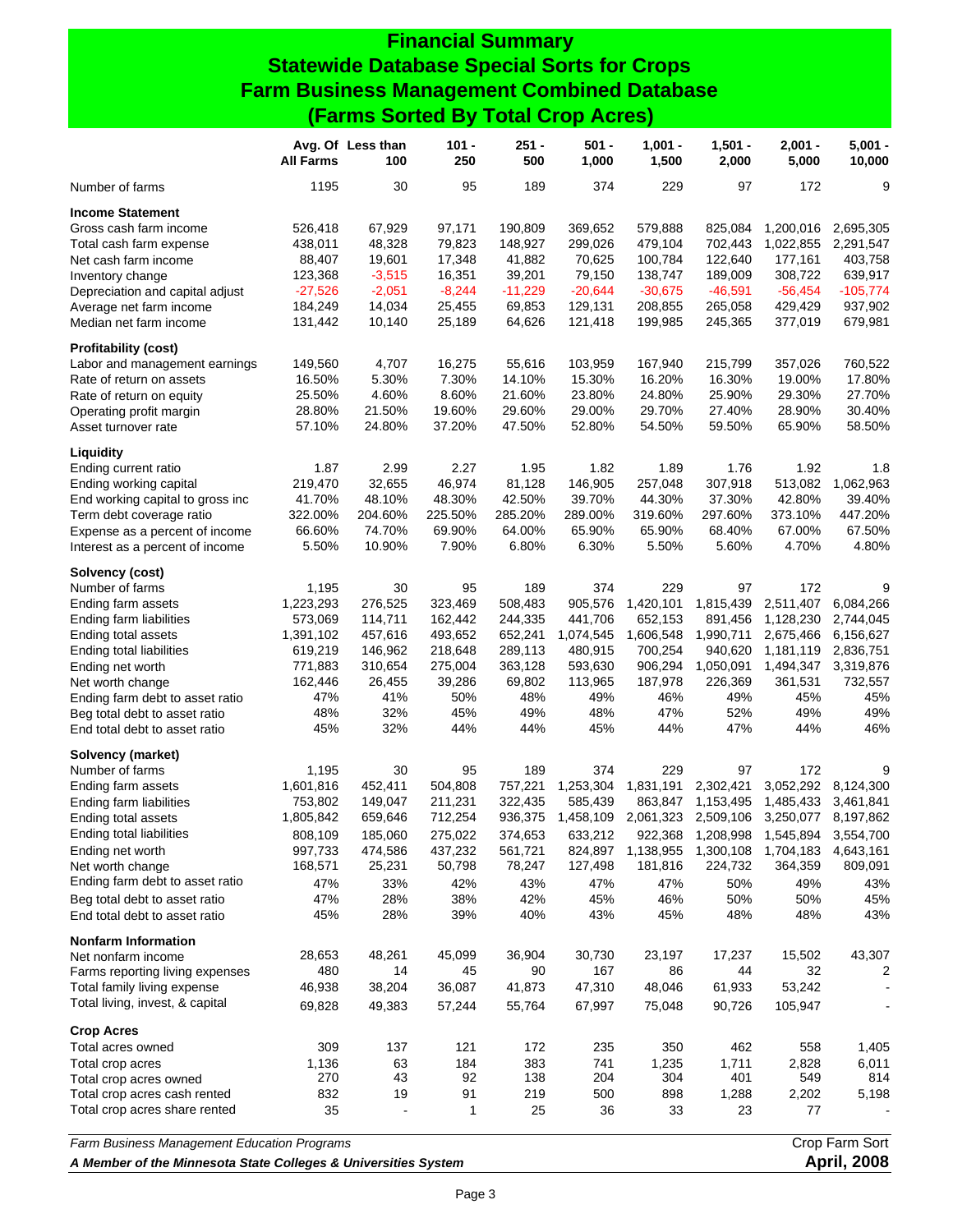#### **Financial Standards Measures Statewide Database Special Sorts for Crops Farm Business Management Combined Database (Farms Sorted By Gross Farm Income)**

|                               | Avg. Of<br><b>All Farms</b> | $50,001 -$<br>100,000 | $100,001 -$<br>250,000 | $250,001 -$<br>500,000 | $500.001 -$<br>1,000,000 | <b>Over</b><br>1,000,000 |
|-------------------------------|-----------------------------|-----------------------|------------------------|------------------------|--------------------------|--------------------------|
| <b>Number of farms</b>        | 1195                        | 66                    | 241                    | 389                    | 325                      | 139                      |
| Liquidity                     |                             |                       |                        |                        |                          |                          |
| Current ratio                 | 1.87                        | 2.55                  | 2                      | 1.8                    | 1.88                     | 1.87                     |
| Working capital               | 219,470                     | 42,123                | 81,378                 | 145,944                | 295,146                  | 620,341                  |
| Solvency (market)             |                             |                       |                        |                        |                          |                          |
| Farm debt to asset ratio      | 47%                         | 39%                   | 45%                    | 46%                    | 48%                      | 48%                      |
| Farm equity to asset ratio    | 53%                         | 61%                   | 55%                    | 54%                    | 52%                      | 52%                      |
| Farm debt to equity ratio     | 89%                         | 63%                   | 80%                    | 86%                    | 91%                      | 94%                      |
| <b>Profitability (cost)</b>   |                             |                       |                        |                        |                          |                          |
| Rate of return on farm assets | 16.50%                      | 8.70%                 | 13.20%                 | 15.60%                 | 17.30%                   | 17.70%                   |
| Rate of return on farm equity | 25.50%                      | 11.10%                | 20.40%                 | 24.20%                 | 26.90%                   | 27.10%                   |
| Operating profit margin       | 28.80%                      | 22.00%                | 29.10%                 | 29.60%                 | 29.90%                   | 27.30%                   |
| Net farm income               | 184,249                     | 26,016                | 65,781                 | 133,219                | 250,782                  | 494,965                  |
| <b>Repayment Capacity</b>     |                             |                       |                        |                        |                          |                          |
| Term debt coverage ratio      | 322%                        | 262%                  | 273%                   | 295%                   | 332%                     | 355%                     |
| Capital replacement margin    | 136,424                     | 25,194                | 49,029                 | 95,432                 | 183,605                  | 374,881                  |
| <b>Efficiency</b>             |                             |                       |                        |                        |                          |                          |
| Asset turnover rate (cost)    | 57.10%                      | 39.70%                | 45.50%                 | 52.50%                 | 57.90%                   | 64.80%                   |
| Operating expense ratio       | 61.10%                      | 61.00%                | 56.90%                 | 59.20%                 | 60.50%                   | 63.90%                   |
| Depreciation expense ratio    | 4.30%                       | 4.90%                 | 4.90%                  | 4.60%                  | 4.30%                    | 4.00%                    |
| Interest expense ratio        | 5.50%                       | 6.70%                 | 7.20%                  | 6.20%                  | 5.30%                    | 4.90%                    |
| Net farm income ratio         | 29.10%                      | 27.40%                | 31.00%                 | 30.10%                 | 29.90%                   | 27.20%                   |

#### **Average Dollars Spent by a Crop Farm totals \$618,394 in 2007** Seed, \$49,800 Fertilizer, 64,867 Crop Chemicals, \$28,611 Crop Ins, \$18,665 Interest, 33,724 Rent & Leases, 87,255 Fuel & Repairs, \$56,556 Hired Labor, \$11,299 Other Farm Exp, \$83,369 Family Living & Non Farm Purch, \$72,386 Farm Capital Purchases, \$107,997 Drying, \$3,865

Farm Business Management Education Programs **Crop Farm Sort** Crop Farm Sort *A Member of the Minnesota State Colleges & Universities System* **April, 2008**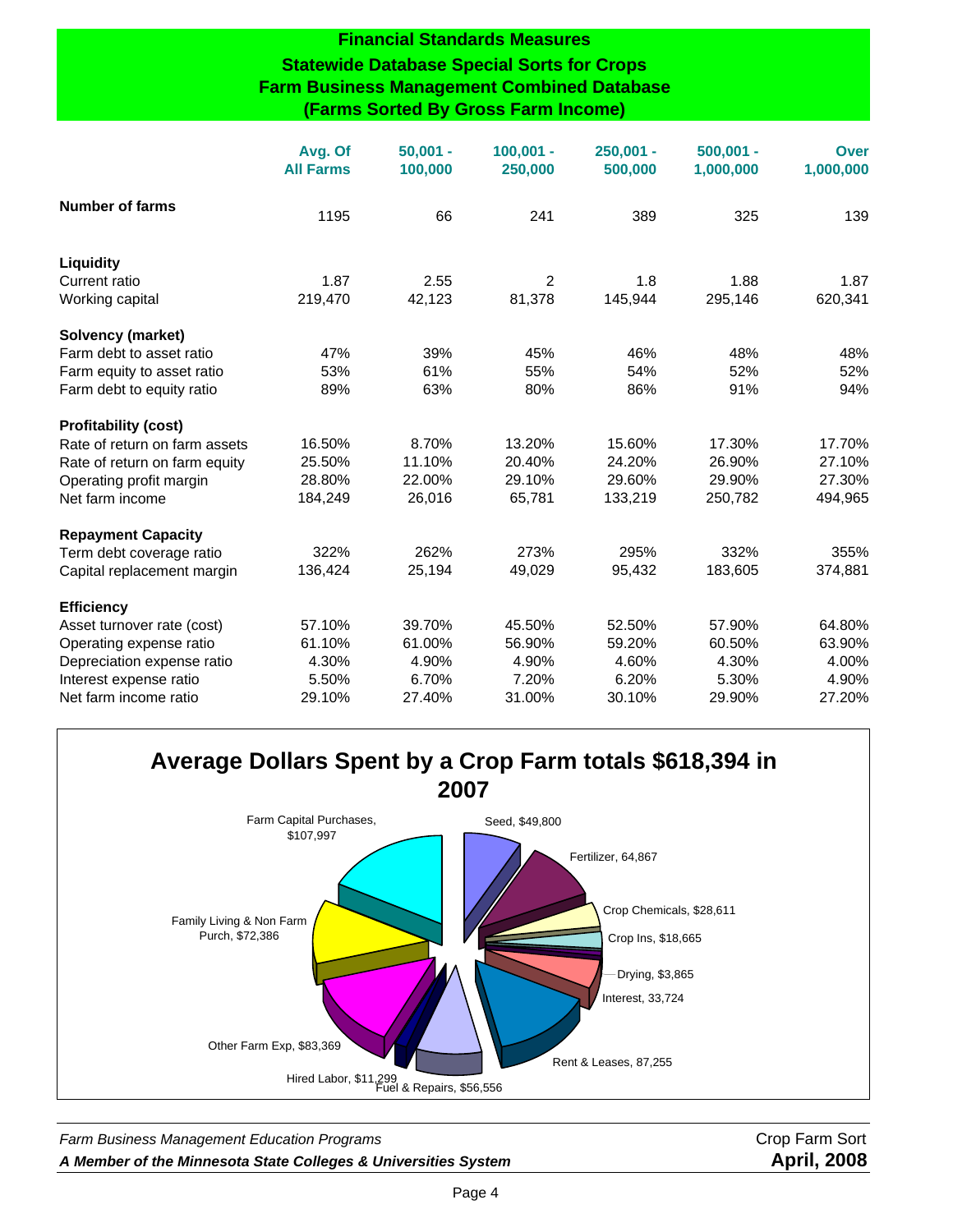#### **Financial Summary Statewide Database Special Sorts for Crops Farm Business Management Combined Database**









*Farm Business Management Education Programs* Crop Farm Sort A Member of the Minnesota State Colleges & Universities System **April, 2008**